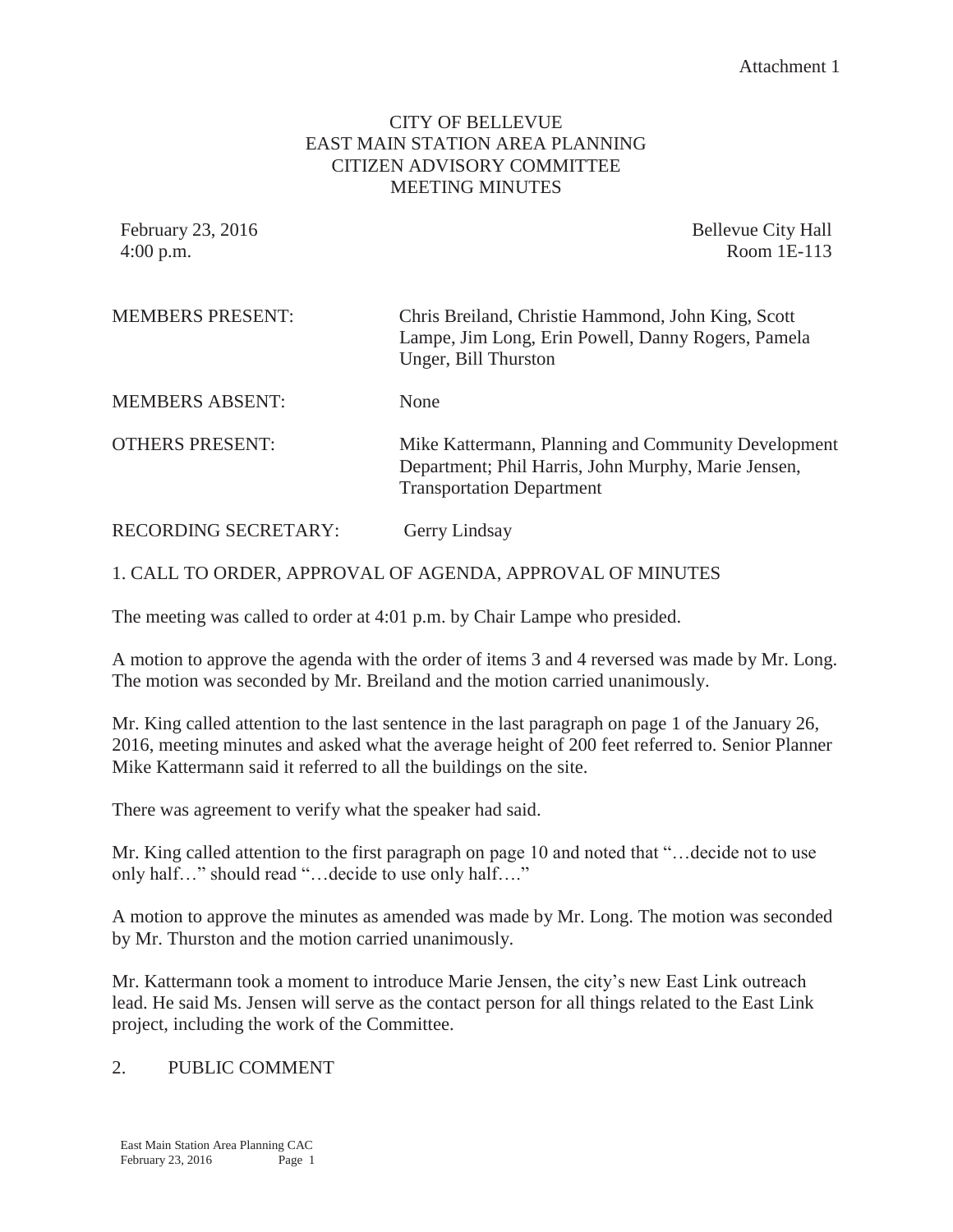Mr. Mon Wig, 4811 134th Place SE, praised Mr. Kattermann for his work in revising the documents. He called attention to paragraph 2 on the last page of Attachment 5 and suggested the third bullet should be clarified to specifically note that big box retail is not allowed but grocery stores and drug stores are allowed. He also suggested the word "immediate" should be changed to "Bellevue" in the fourth bullet, and stressed that mass is needed in order to create the gravity that will cause people to come to the site. Throughout the Puget Sound area, many isolated centers that do not have enough retail square footage are going downhill, a fact that has been verified by CBRE.

Ms. Leshya Wig, 4811 134th Place SE, pointed out that the documents indicate a maximum FAR but not a base FAR, which is the density allowed without offering certain amenities. She said redevelopment of the Red Lion site will need to reach for the maximum FAR in order to justify the development. Having a base FAR, however, makes it clear what the starting point is. Zoning in Bellevue typically includes a base and a maximum FAR, and the amenity system is used to move from the base toward the maximum. A base and a maximum will likely ultimately be set for the district, but the Committee should decide if it wants to weigh in on those items.

Mr. Geoff Bidwell, 1600 109th Avenue SE, informed the Committee that he filed an appeal to the East Link permit. There is nothing in the permit that plans for traffic mitigation; there is only a statement indicating it is known there will be impacts. The community is looking to the Committee to protect the neighborhoods by including strong language to that effect.

Mr. Michael Koehn, 315 108th Avenue SE, shared with the Committee photos taken of traffic in the Bellecrest neighborhood, including school traffic. He noted that there is already a lot of traffic in the neighborhood and it will only increase over time as the city continues to fill out with condominiums and storefronts. If growth continues at the current rate, the neighborhood will see 10,000 cars per day instead of the current 5000. Traffic congestion is also likely to affect the remaining exits from Surrey Downs, and the Committee was ask to include language in the final recommendation that will enable the city to protect the neighborhood.

Ms. Renay Bennett, 826 108th Avenue SE, noted from the meeting minutes that Chair Lampe asked about the potential for including a left-turn movement at 108th Avenue SE as proposed during public comments. She said she had not actually proposed that but rather had said if that is done, it should be done concurrent with the mitigation on 108th Avenue SE. She also noted from the minutes that several members of the Committee discussed the possibility of changing access at 110th Avenue SE. The thinking was that everyone wants better access to and from the neighborhood, but it should be kept in mind that while SE 1st Place and SE 4th Street are being closed both for Surrey Downs and Bellecrest. What happens in one neighborhood will affect the other, so allowing more access into one point but not in another will result in channeling the traffic. Attention was called to the first paragraph on Page 1 of Attachment 4 and suggested the third paragraph should be revised from "…neighborhood access points have been modified…" to "…neighborhood access points and streetscapes have been modified…." She also noted that on Page 1 of Attachment 5 item 7 under the traffic section and suggested that the time for exploring is over; the item should read "Implement new technologies...to and from downtown through residential areas." Item 10 in that same section suggests adding protected left-turn signal phases for all legs of Main Street to 108th Avenue SE, but the Committee has not previously used the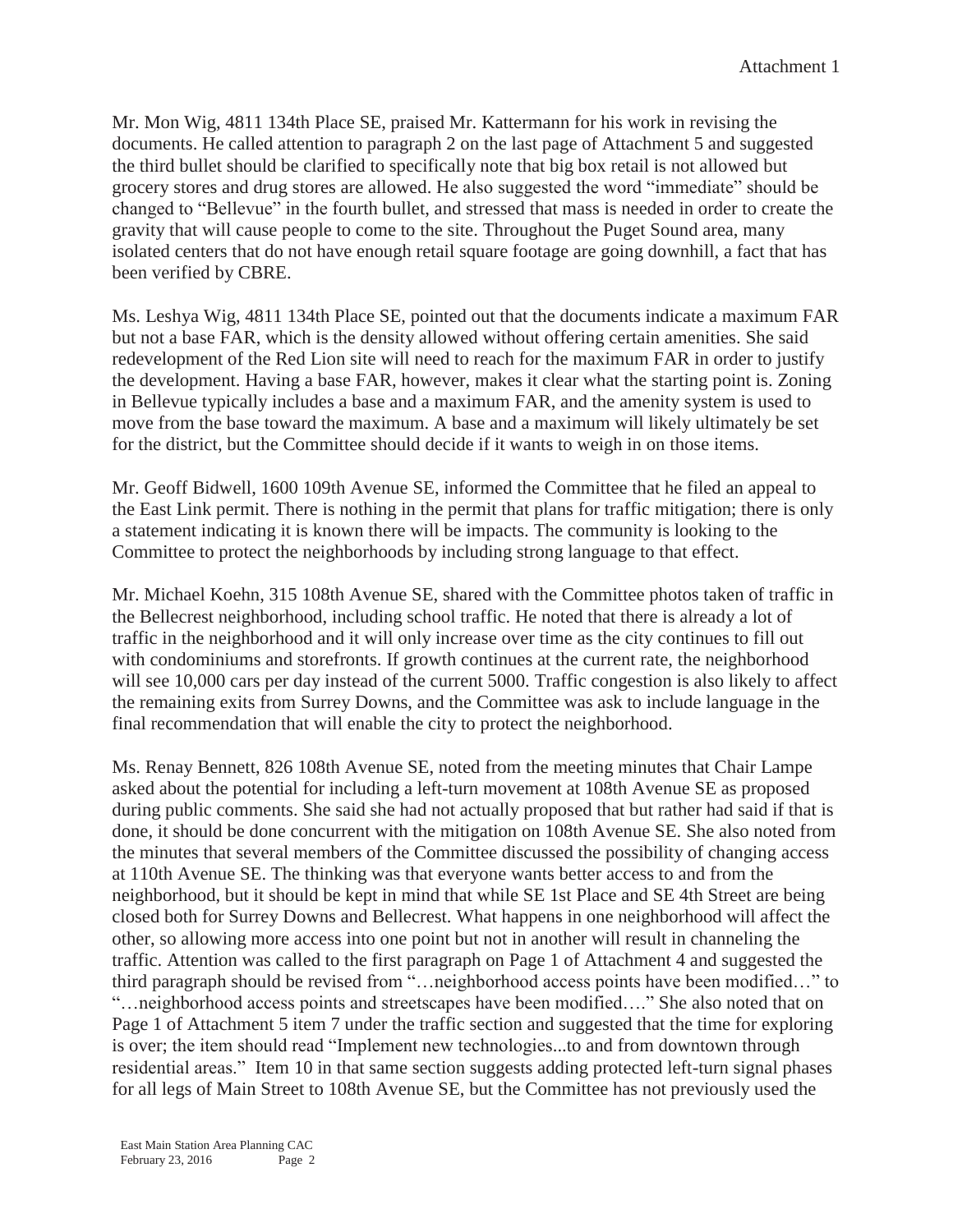term "all legs." It would be better to call for the mitigation to occur concurrently. She suggested stronger language for item 11, substituting "implement" for "evaluate." There is mention in the document of low-income housing which has never been discussed by the Committee or proposed for the area around the station. The Bellecrest Neighborhood Association was founded in 1990 specifically to deal with traffic problems. Every year since then the top issue has been traffic and safety. A meeting with city staff was held in 2014 at which the neighborhood was asked to meet to discuss the issue and to come back with proposed solutions. That was done and 83 percent of the residents who participated indicated a desire for strong traffic and safety mitigation. Accordingly, the Committee should use very strong language in its recommendations.

Mr. Kattermann reminded the Committee members that the online open house will go live on March 21 and will remain active through April 10. The Committee's next regular meeting will be on March 22 and the focus will be on reviewing the materials for the live open house on March 29.

Ms. Unger recommended against going live with the online open house until after the March 22 Committee meeting. Mr. Kattermann said he would review the majority of the online materials with the Committee during the meeting so they can be handed off to the consultant in time to get the online open house up and running.

4. Continued Discussion and Approval of Draft Vision Statements & Strategies for Public Review

Mr. Kattermann reminded the Committee members that the land use/redevelopment section was split into two segments: the primary transit-oriented development area between Main Street and SE 6th Street, and the secondary transit-oriented development area between SE 6th Street and SE 8th Street. He noted that Strategy 1 is simply a statement of current practice.

Strategy 2 captures several issues, including a mix of uses, either within the buildings or on the site. The uses in the mix could include housing, office and retail. The retail uses would be those goods and services that serve the community, but would not include big box retail. The office uses would be in mid- to high-rise structures, and the residential use would be in low-rise structures, such as townhouses, or in mid- to high-rise structures, with options for both market rate and affordable housing. Hotel is an important part of the mix even though it serves a much larger area.

Ms. Powell asked what constitutes market-rate and affordable housing. Mr. Kattermann said market-rate units are priced at whatever the market will support. Affordable housing units are priced below market rate and generally are affordable to those making 80 percent or less of the area median income. A range of housing affordability in transit-oriented developments is needed in order to accommodate those who will use the transit to get to and from their jobs.

Ms. Powell asked if there is an idea for what percentage of the housing units on the Red Lion site would be classified as affordable. Mr. Kattermann answered that the Committee has not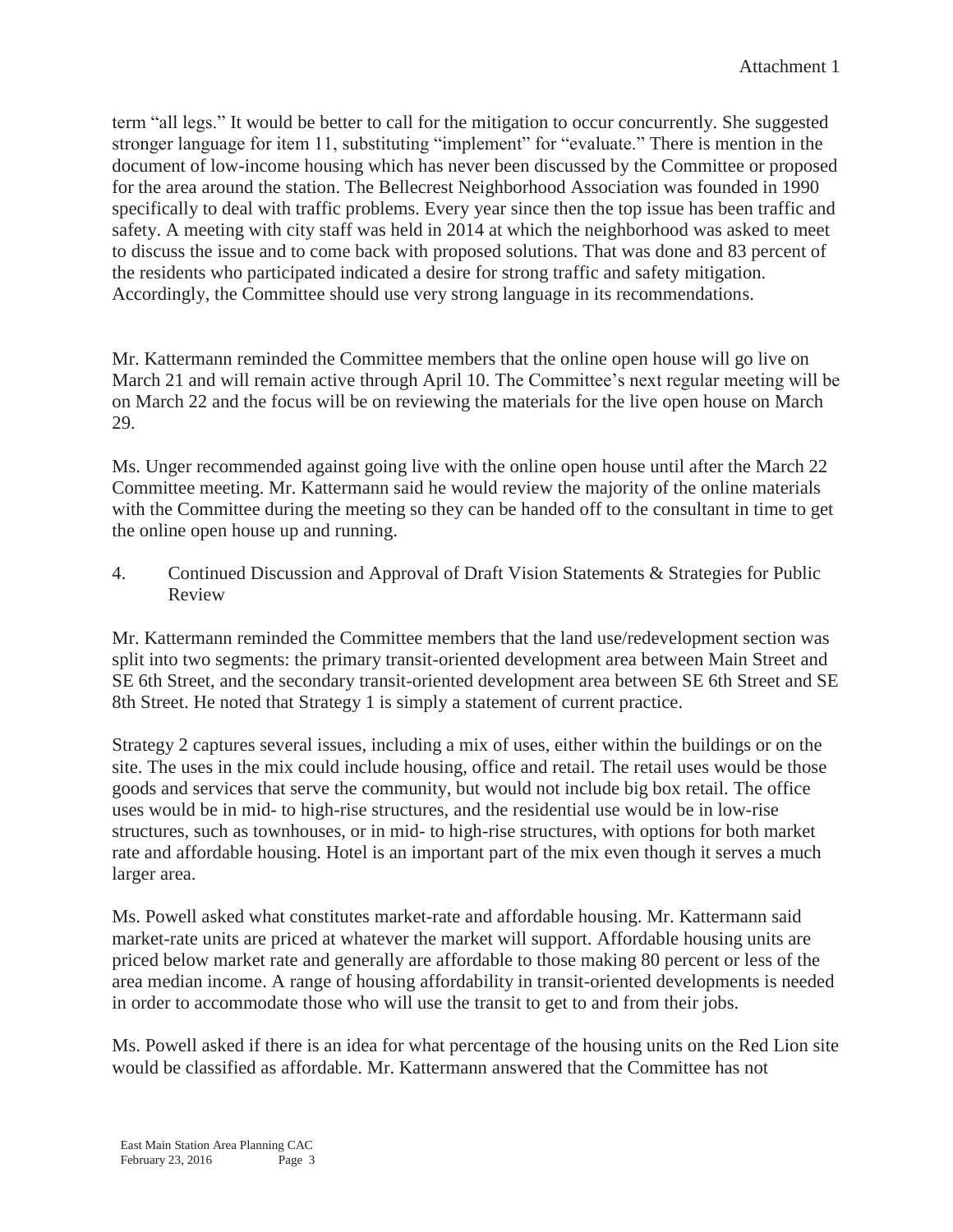discussed that, and added that it would not necessarily be the Committee's task to do so. Affordable housing requirements are determined by the City Council.

Chair Lampe stressed the need to avoid providing the wrong incentives for affordable housing in the redevelopment area, something the neighborhood has taken a pretty strong stance against in the past.

Ms. Unger said the Committee should make sure the incentives are not set up to allow the developer anything they want above and beyond the standard for affordable housing. Mr. Kattermann reiterated that there is no standard for affordable housing in Bellevue. He said the Committee was not being asked to make a determination as to what the incentives should be or how much any incentives might be worth. To do so requires a great deal of economic analysis, something that is worked out through the Planning Commission and the City Council. He said he would gladly include in the recommendation any comments the Committee wanted to make about the need for a balance of housing types and affordability, but ultimately it will be the Council that decides. There is no call to highlight the redevelopment area as appropriate for a lot of affordable housing.

Mr. Thurston added that affordable housing is difficult to develop without subsidies. Absent subsidies, the quality of the units is much lower. However, incentives that give something in exchange for providing some affordable units can be successful.

Chair Lampe pointed out that in the Bel-Red corridor, there is a base FAR of 1.0. The maximum FAR of 4.0 can be achieved only through the incentive system, and the first tier involves affordable housing. Mr. Kattermann said the incentives are different for just about every zone in the city. Much depends on the local economics. In the case of Bel-Red, developers can either provide a certain amount of affordable housing or pay a fee in lieu which is used to invest in affordable housing elsewhere. Phase I of the Spring District project will not include affordable units, and the developer has paid a fee in lieu. For the second phase, however, one of the developers has expressed an interest in the multifamily tax exemption program recently adopted by the city under which they can receive credit on their taxes in exchange for providing affordable units.

Chair Lampe said he would like to see the units developed be of high quality and designed to mix well with the existing surrounding neighborhood.

Ms. Hammond suggested the Committee was dangerously close to making the assumption that any affordable units developed will not be good quality and will not have nice amenities. Affordable housing and market-rate housing is not necessarily mutually exclusive. She said she would not support including a statement indicating a preference for market-rate units.

Mr. Rogers questioned whether affordable housing is needed in order to support ridership of the light rail. Mr. Kattermann said an economic analysis would be needed to determine what will be needed to support light rail. He pointed out that it is not so much about ridership given that the units will be provided regardless. It is really about providing opportunity, which is one of the goals the Council has set for the entire city. The highest percentage of household income is spent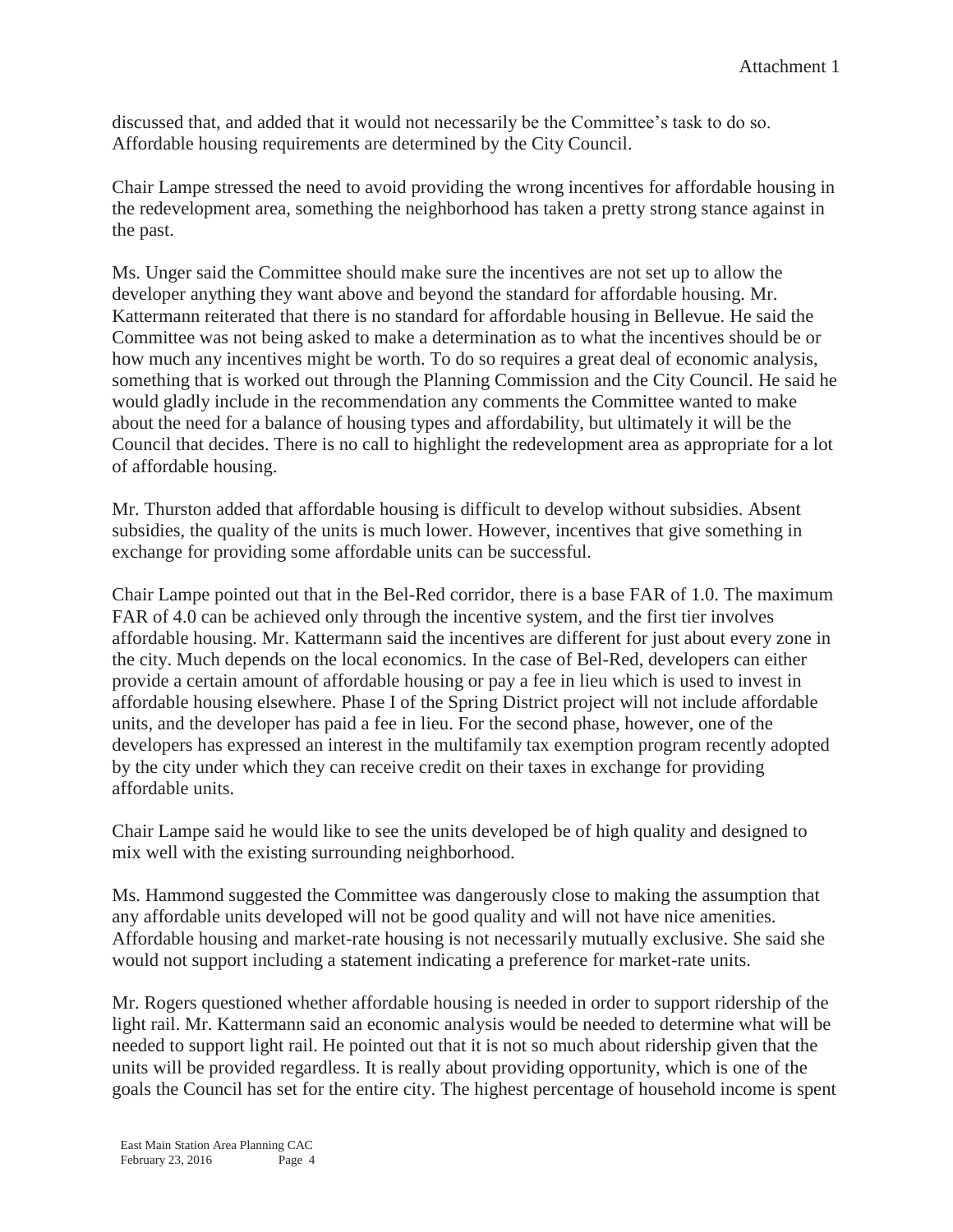on housing; the second largest percentage is spent on transportation. Clearly the two issues go hand in hand.

Ms. Unger proposed revising the residential bullet to refer to the option for market-rate and affordable housing that fits in with the existing community.

Ms. Powell suggested it should be up to the developer to determine the mix of market-rate and affordable housing. Mr. Kattermann said typically affordable units are mixed in with market-rate units. They have the same quality and they all meet the same standards. The difference is in the rent charged rather than in the quality of the units. As drafted in the draft strategies, the proposal is for new residential buildings to provide housing for a variety of family sizes and income levels.

Mr. Breiland said the reality is that the land is so expensive that developers cannot afford to slap up a shoddy project. Projects aimed specifically at providing affordable housing would require a huge subsidy in order to locate on such expensive land. He suggested that the draft wording was acceptable to him.

Mr. Thurston said it is not uncommon for cities to use incentives and other approaches to get affordable units developed. Mr. Rogers agreed and said the system in place for Bel-Red is fair. Downtown Seattle has a mitigation bank that developers pay into and the funds are used to develop affordable units.

Mr. Long noted that he spent eight years as board president of Imagine Housing, an organization that develops affordable housing. He said the high-density residential allowed in the zoning will be determined by what makes sense for the project. The mix of affordable units and market-rate units will be worked out between the developer and the city. He said he could see no compelling reason to revise the wording of the second bullet of the second draft strategy under land use/development.

Mr. Thurston cautioned the Committee to steer clear of trying to determine how much affordable housing any particular development should have. Trying to be too specific, especially where all of the tools are not in place, will only add to the ambiguity. The broader brush calling for housing for a variety of family sizes and income levels is all that is needed.

Ms. Hammond suggested the Committee should be clear about what it will accept and what it will not accept. The Committee should not simply leave it open ended.

There was agreement to revise the bullet to read "Housing for a variety of family sizes and income levels that fits with the quality of the community."

Ms. Hammond asked if the new transit-oriented development zone will have a base FAR. Mr. Kattermann said there is always a base. It will be established when the actual code language is developed by the Planning Commission. No economic study has been done yet for the transitoriented development area to know what would work in terms of project economics and land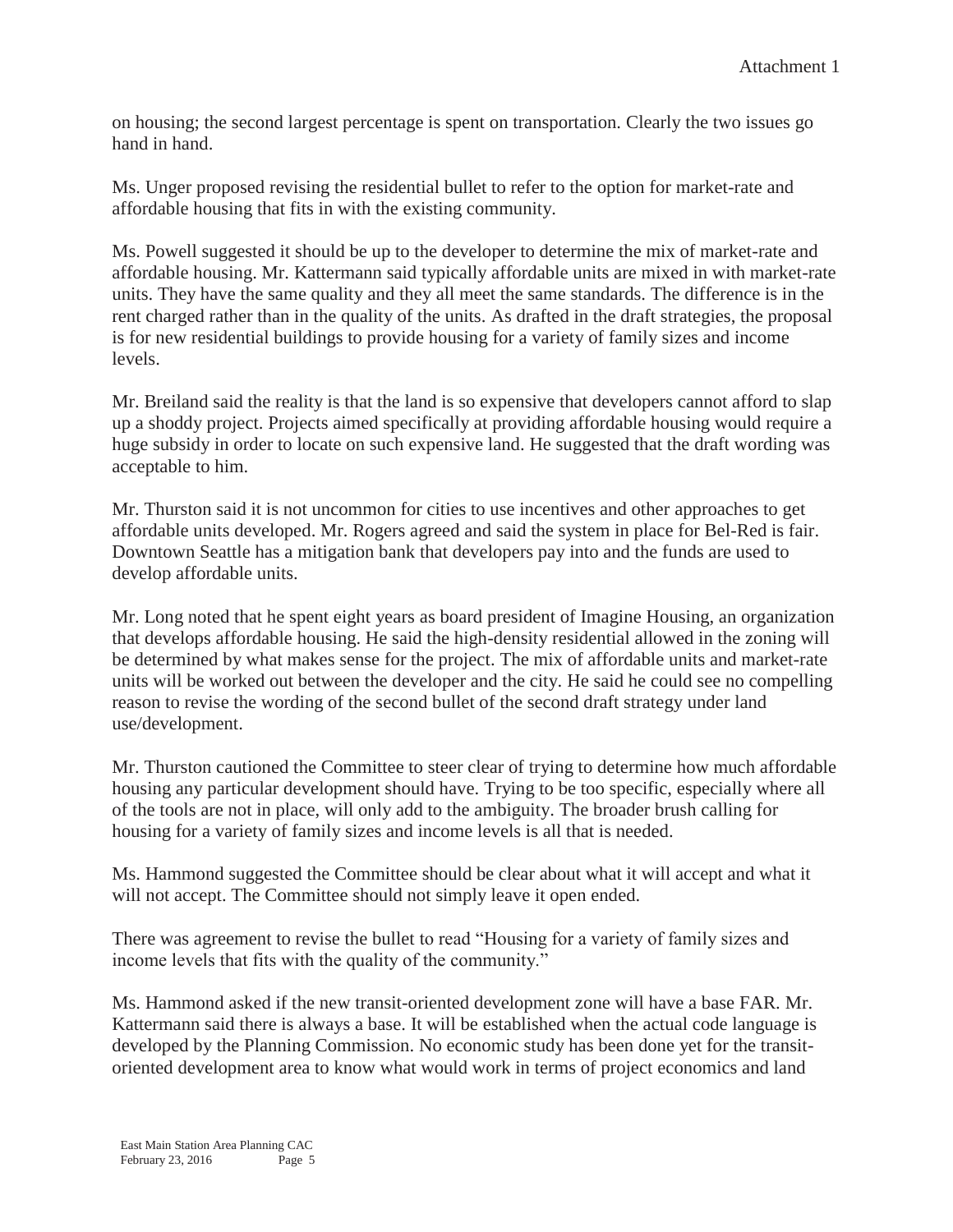values. In Bel-Red, the base FAR is 1.0 and the maximum is 4.0. The FAR on the transitoriented development site currently is 0.5.

Mr. Thurston commented that throughout the work of the Committee, the focus has been on different development scenarios with FARs ranging from 1.0 to 4.0. He noted that the Wigs have indicated a desire to see an FAR of 4.0 in order to support the kind of density they will need for a mixed use development. The fact is, the city process to determine the minimum and maximum for the site could take more than a year. The Committee should step up with a recommendation for a specific base FAR.

Ms. Unger said she was not sure it was within the purview of the Committee to recommend a base FAR. She commented that FAR in and of itself does not bring about good building design and open space.

Mr. Breiland said he was not comfortable trying to set a base FAR without having an economic study in hand.

Ms. Powell stated that as the FAR for the site is increased, the impacts of traffic on 108th Avenue SE and the surrounding streets will also increase. The impacts to 108th Avenue SE are unacceptable, and the fact that the FAR will probably quadruple, the impacts will increase dramatically. The traffic situation should be looked at in conjunction with looking at the FAR. Everyone wants to see an iconic development on the Red Lion site, but there should at the same time be concrete and positive changes made to the existing road system to benefit the neighborhoods. If livability for the homes along 108th Avenue SE is going to decrease, no increase in FAR for the redevelopment area should be allowed.

Ms. Hammond said it was her understanding that the base FAR is the minimum amount of development the city will allow. Mr. Thurston corrected her by pointing out that development does not have to match the base FAR. The base FAR is the maximum density that can be achieved without having to go through a variance. Ms. Hammond commented that if the allowed FAR is not high enough, the Red Lion site will simply stay the way it is, or it will redevelop but will not be successful, and that will hurt the local area.

Mr. Thurston agreed. He added that the one thing that is required in order to achieve a placemaking mixed use development is density. The city is fortunate to have a property owner that wants to go forward with creating a quality development. The one thing they will not do is put together a project that will not be successful. While local residents probably would like to see less development with more success, that simply cannot happen. A base FAR that will provide an adequate pathway to success should be established, and from there more density can be allowed in exchange for various amenities.

Mr. Kattermann pointed out that no other CAC has ever established a base FAR, and the reason is it requires a fairly sophisticated economic analysis to determine what is appropriate to get to the desired outcome. Should the Committee decide to pick a number, it will mean nothing going forward. Leaving to the established process the determination of what the incentives should be gives the city the mechanism needed to work out what the tradeoffs should be; the established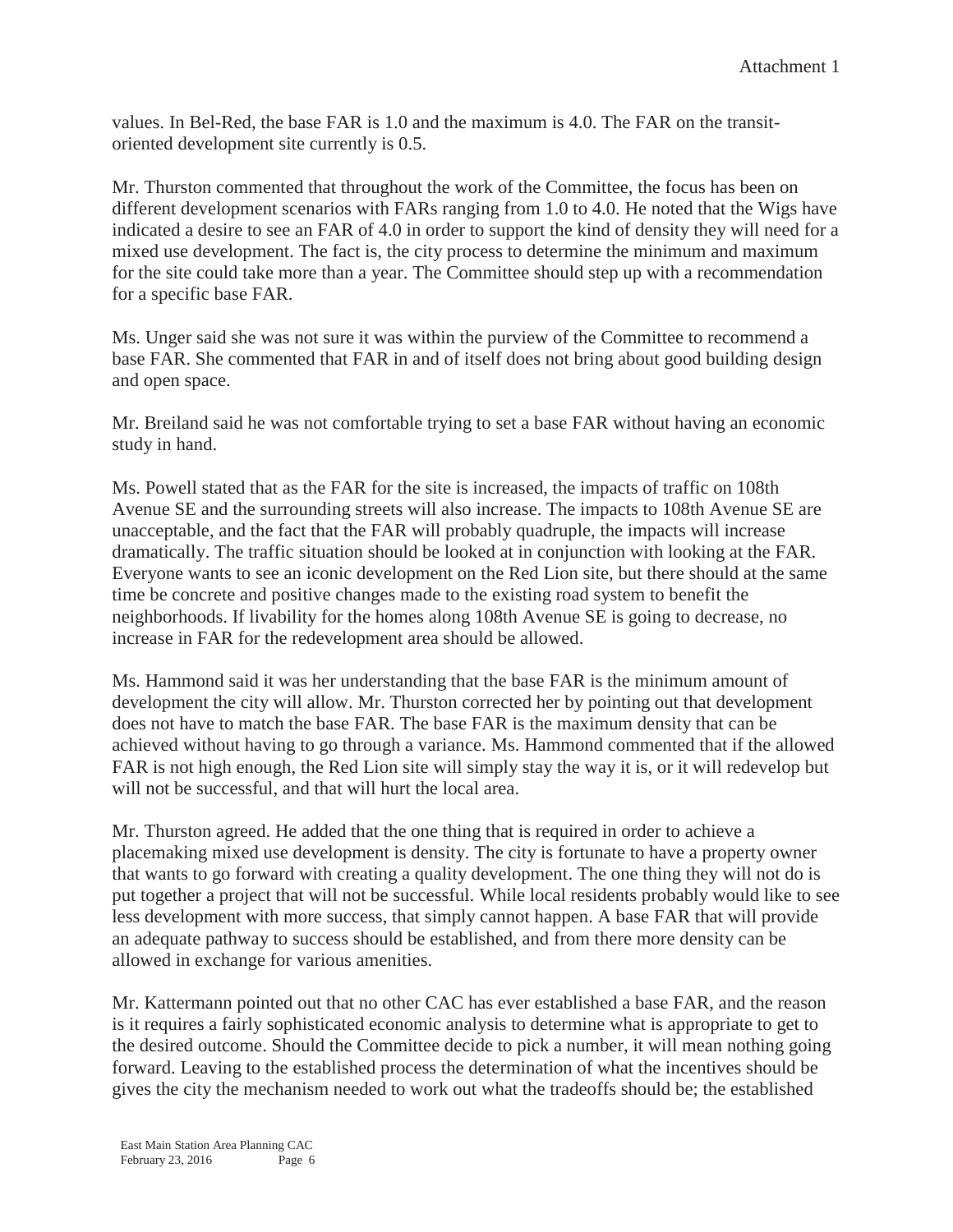process involves the Planning Commission, the City Council, economists and input from developers. The current zoning for the site has a maximum FAR of 0.5 and that is what will be in place until new zoning is adopted, a process that will probably take a year and a half.

Ms. Hammond asked if there would be merit to the Committee recommending that the base FAR be sufficiently high enough to support the vibrant community the Committee has described. Mr. Kattermann said that would in fact be very helpful guidance.

A motion to revise the language of the fifth bullet calling for a minimum base that is sufficiently high enough to support the vibrant community discussed by the Committee was made by Ms. Hammond. The motion was seconded by Ms. Unger.

Mr. Thurston sought a friendly amendment to the motion to include the notion of assuring a placemaking development along with a vibrant community. Ms. Hammond agreed.

Ms. Powell said there also needs to be concurrent traffic mitigation and solutions for the Bellecrest neighborhood. Ms. Hammond said she saw that as an issue separate from the motion on the floor. Ms. Powell sought a friendly amendment to include the notion of concurrent traffic mitigation.

Ms. Hammond declined to accept the proposed friendly amendments.

Mr. Long noted that the Committee has discussed strategies that address the traffic impacts on the nearby residential communities. Ms. Hammond said her understanding of Ms. Powell's concern is that what the Committee has outlined is not sufficient or specific enough.

Ms. Unger said the fact is Bellevue is developing and growing. It would not be right for the Committee to say Bellevue should not continue to develop or that no more traffic should be allowed in one place because of the impacts to Bellecrest. That is not the right answer for Bellevue as a whole.

Mr. Breiland pointed out that the redevelopment area fronts 112th Avenue SE, and said the traffic issues on 108th Avenue SE are predominantly driven by what is going on in the downtown core. That is an entirely different issue. Development on 112th Avenue SE should not be allowed to be sidetracked by traffic impacts triggered by the downtown.

The motion to revise the fifth bullet under paragraph 2 of the Land Use Code/redevelopment section of the draft strategies to read "Put in place a minimum base that is sufficiently high enough to support the kind of vibrant and placemaking development described by the Committee" carried 7-1, with Ms. Powell voting no.

Ms. Hammond called attention to the fourth bullet and asked what "immediate community" and "within pedestrian areas" will accomplish. Mr. Kattermann said the phrases are intended primarily to address the big box retail issue. One key word is "primarily," which means the focus on the immediate community is not fully limited to just those who will live and work in the new development or those who live in the neighborhoods immediately surrounding it. Ms. Hammond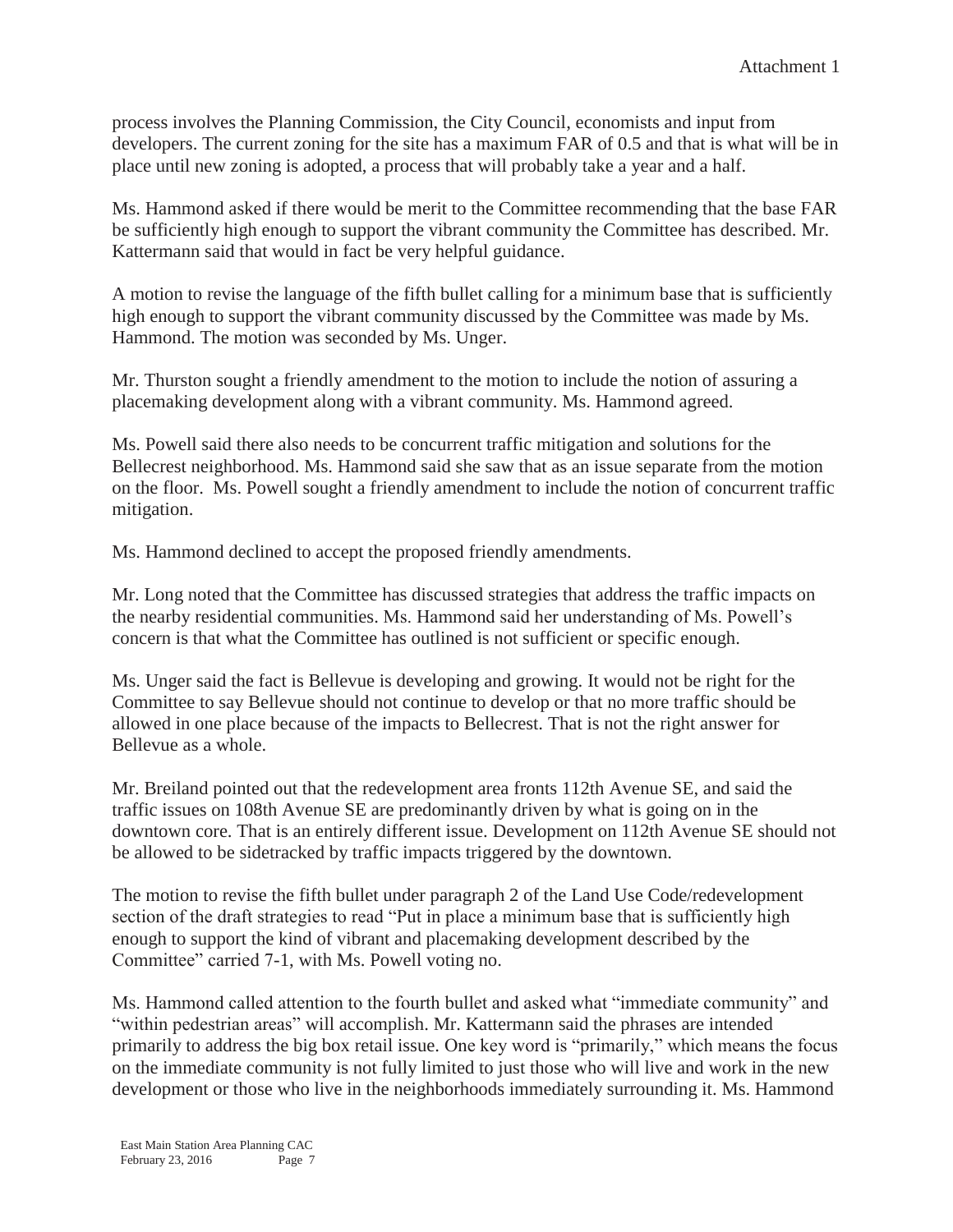suggested specifically calling out big box uses if that is the intent. Mr. Kattermann said the Committee could choose to take that approach, though the bullet includes more than just a focus on big box uses by being less specific.

Mr. King favored the suggestion made by Mr. Wig to change "immediate community" to "Bellevue community." Mr. Kattermann said the Committee could also choose to take that approach, though he pointed out that that is not what the Committee had previously discussed.

Mr. King proposed eliminating the word "immediate." There was consensus to do so.

With regard to building height, Mr. King voiced concern about the visual impact of towers right on 112th Avenue SE. He noted that the Committee had discussed moving them back, but not so far as to put them in the view corridor. The suggestion was made by the Wigs at a previous meeting that tall trees might be useful in screening the taller buildings and preserving the neighborhood feel on the Surrey Downs and Bellecrest side of the road. Mr. Kattermann shared with the Committee schematic drawings that gave the sense of the existing building and the buildings that could potentially be constructed under the proposed approach. The drawings included scenarios that included buildings of various heights located in different places on the site. He also shared photos of actual buildings in Bellevue and indicated their various heights.

Mr. Long pointed out that it will all come down to where the tall buildings are allowed to be sited, and that has yet to be determined. Mr. Kattermann agreed but said the Committee is free is weigh in on its vision for the area.

Ms. Hammond asked what can be done relative to pushing the taller buildings back away from 112th Avenue SE while still keeping them out of the view corridor. Mr. Kattermann reminded the Committee members that the consultant VIA had previously been tasked with developing a site plan to see if an FAR of 4.0 could be achieved without interfering with the view corridor. They concluded that it can be done. On the Red Lion site, it was found that an FAR of 5.0 could be accommodated. Language could be added to the recommendation about keeping the taller buildings back as far as possible from 112th Avenue SE but out of the view corridor.

Chair Lampe pointed out that examples from the Pearl District in Portland make it clear that staging buildings back a reasonable distance from the roadway effectively softens the look and feel from the sidewalk. Mr. Thurston agreed and commented that appropriately landscaped sidewalks in conjunction with setbacks and staircased buildings will be key.

Mr. Breiland allowed that the Wigs have made a case for buildings up to 300 feet tall, but said in his opinion buildings that tall should not be allowed to drift further south away from the downtown. If building height of 300 feet is ultimately allowed, it should be limited to the area fronting Main Street. Heights of up to 200 feet would be appropriate for the rest of the site.

Mr. Thurston said he did not believe everything needs to be treated the same. He said the first need of the Bellevue Club is parking, not tall buildings.